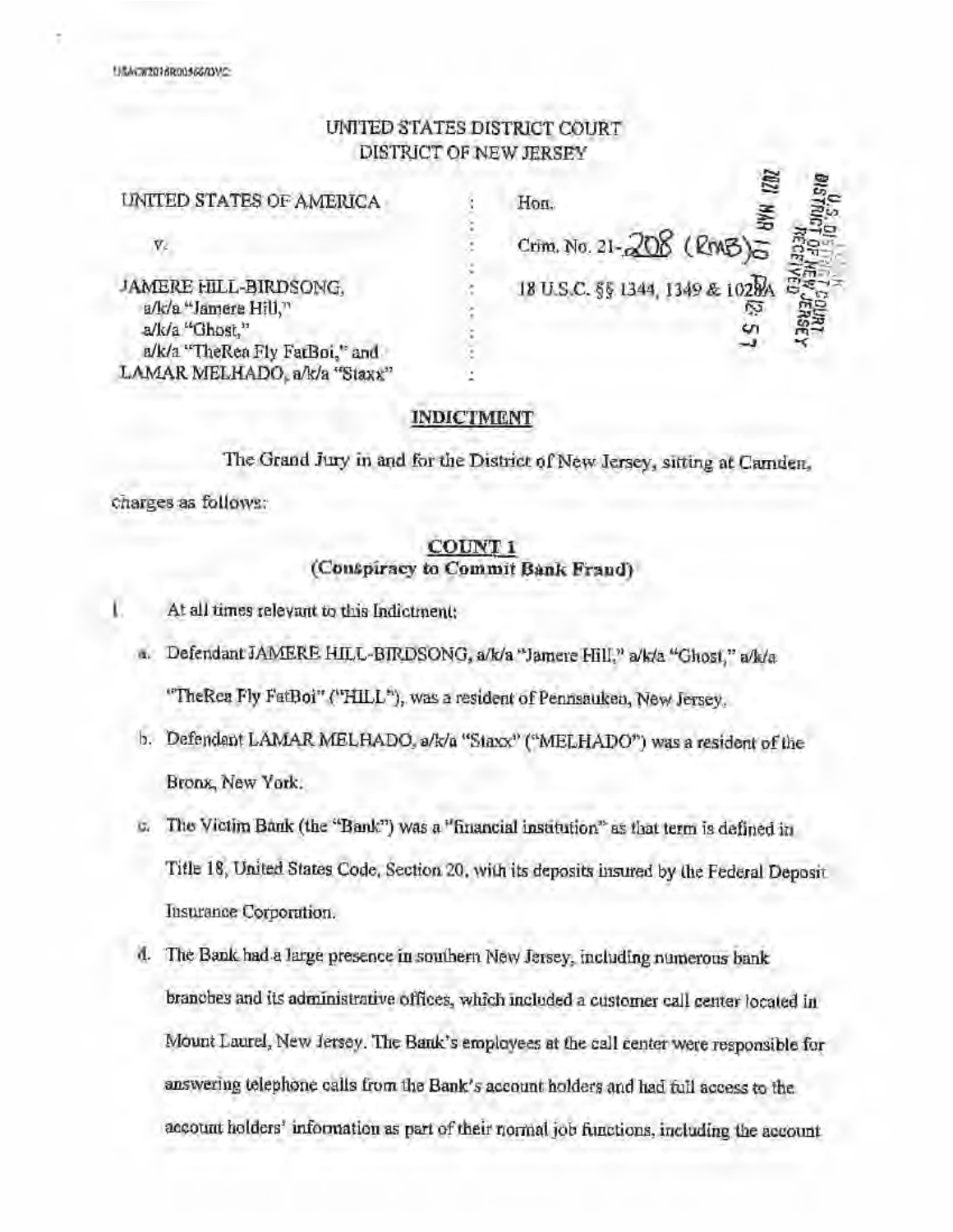holders' names, dates of birth, social security nwnbers, residential and email addresses, telephone numbers, signatures, bank account numbers and other personal identifying infonnation (hereinafter collectively "personal identifying information").

e. The Bank's account holders called into the call center to make changes to their account, including to activate online banking options and to change their contact infonnation, *e.g.,*  mailing address, telephone number, email address, *etc.* The Bank implemented standard verification procedures to ensure that only an account holder could make changes to his/her accounts, including requiring its employees to ask the caller to provide identifiers, such as a social security number, and also asking the caller to identify the last deposit or transaction on his or her account. The call center employees had access to the Bank's computerized business records which showed the employees the account holder's personal identifying information and recent transactions to verify the caller's identity.

2. From on or about August 10, 2015 through on or about September 24, 2016, defendant HILL was employed by the Bank at the Bank's customer call center in Mount Laurel, New Jersey.

3. From on or about August 14, 2014 through on or about September 13, 2016, Co-Conspirator 1 (hereinafter "CCI") was employed by the Bank. From in or about March 2015 through on or about September 13, 2016, CCI was employed at the Bank's customer call center in Mount Laurel, New Jersey.

4. From on or about March 14, 2016 through in or about July 3, 2017, Co-Conspirator 2 (hereinafter "CC2") was employed by the Bank at its customer call center in Mount Laurel, New Jersey.

α.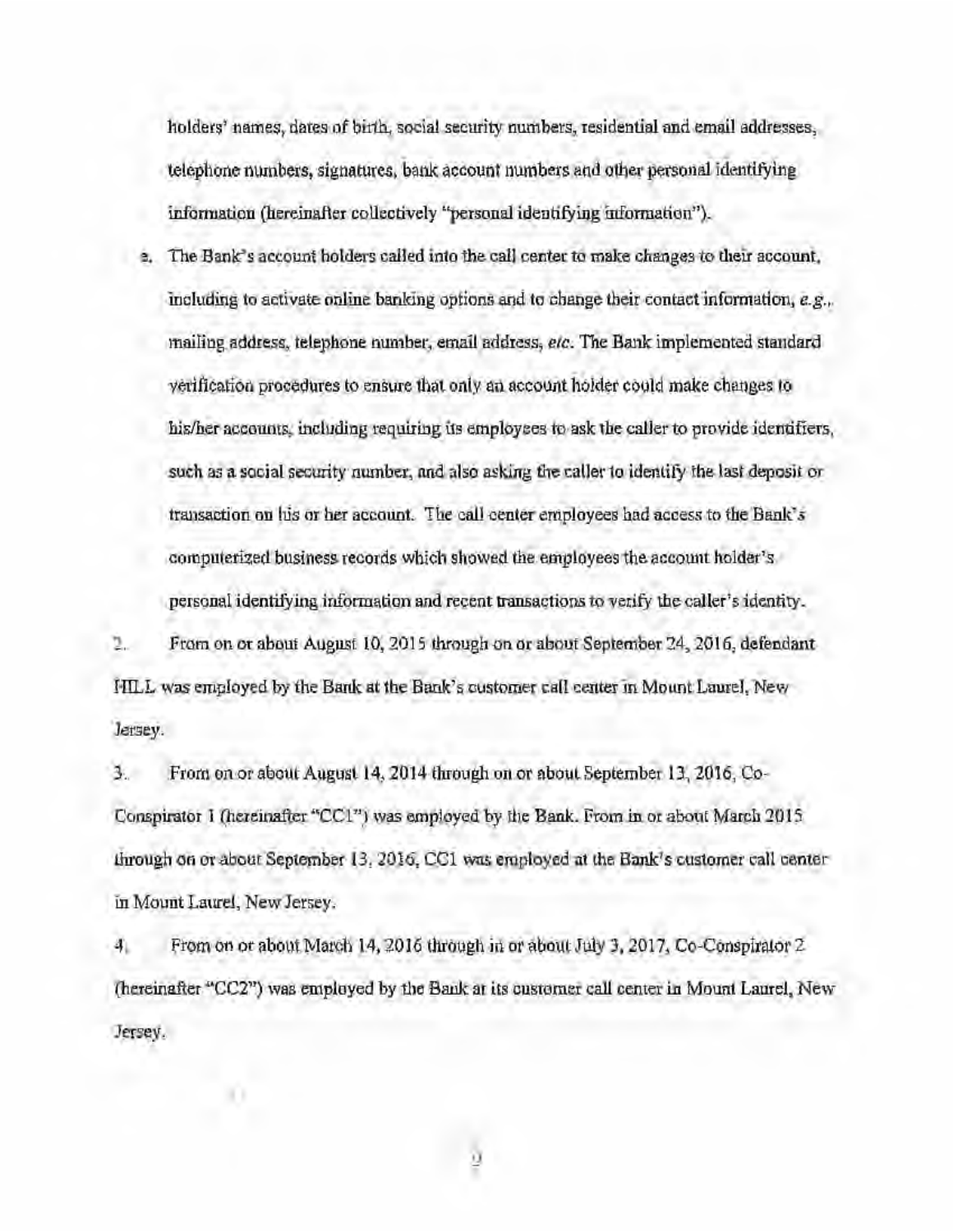#### The Conspiracy

5. From in or about August 2016 through in or about August 2017, in the District of New Jersey, and elsewhere, defendant

## JAMERE HILL-BIRDSONG, a/k/a "Jamere Hill," a/k/a "Ghost," a/k/a "TheRea Fly FatBoi,'' and LAMAR MELHADO, a/k/a "Staxx."

did knowingly and intentionally conspire nnd ngree with each other and others to devise <sup>a</sup> scheme nnd artifice to defraud a financial institution, namely the Bank, and to obtain moneys, funds, assets, and other property owned by, and under the custody and control of the Bank, by means of materially false and fraudulent pretenses, representations, and promises, contrary to Title 18, United States Code, Section 1344.

### The Object of the Conspiracy

6. The object of the conspiracy was to enrich defendants **HILL,** MELHADO and their coconspirators by fraudulently obtaining money from the Bank by obtaining personal identifying information of the Bank's accowit holders, and then using that personal identifying information to make and attempt to make unauthorized withdrawals from the account holders' bank accounts.

### The Manner and Means of the Conspiracv

7. It was part of the conspiracy that defendants HILL and MELHADO recruited other employees of the Bank's Mount Laurel, New Jersey call center, including CCI and CC2, to provide them with personal identifying information of various Bank accowit holders for the purposes of stealing the account holders' personal identifying information and then making unauthorized withdrawals from the account holders' accounts using that stolen information. 8. It was further part of the conspiracy that defendant HILL, CC I, CC2 and other coconspirators who worked at the Bank's call center screened calls from the Bank's account holders looking for account holder victims.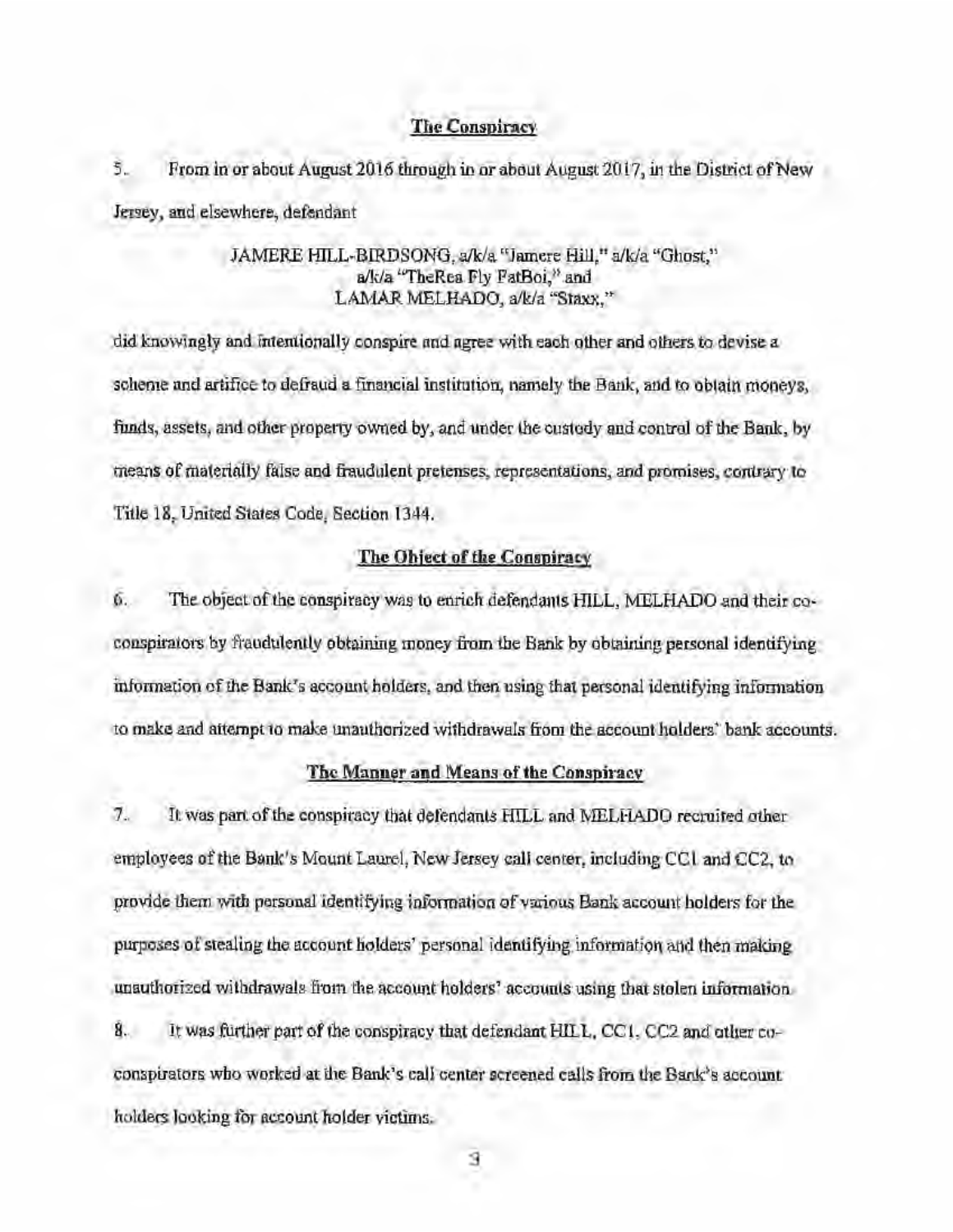9. It was further part of the conspiracy that defendant HILL, CC1, CC2 and other coconspirators who worked at the Bank's call center stole the victim nccount holders' personal identifying information and shared that information with defendants HILL and/or MELHAOO. 10. It was further part of the conspiracy that defendants HILL, MELHADO and their coconspirators used the stolen personal identifying information in various ways to effectuate the fraudulent scheme, including by:

- a. changing the contact information, *e.g.,* addresses, phone nwnbers, and email addresses on the victims' accounts so that the co-conspirators could impersonate the victim account holders;
- b. activating the online payment option, and generating unauthorized payments from the victim accounts; and
- c. obtaining fraudulent driver's licenses and identification documents in the names of the Bank's victim account holders, but bearing the photographs of co-conspirator "runners."

11. It was further part of the conspiracy that defendants HILL, MELHADO and their coconspirator runners made unauthorized withdrawals and nttempted withdrawals from the victim account holders' accounts both electronically and by travelling to various Bank branches. At the direction of defendant MELHADO, the co~onspirator runners entered various Bank branches in New Jersey and elsewhere and impersonated the Bank's victim account holders by presenting withdrawal slips bearing the Bank's victim account holder's name and Bank account number, and fraudulent identification documents in order to withdraw money from the victim account holder's accounts. Some of the same co-conspirator nmners accessed multiple account holders' accounts and had multiple fraudulent identification documents bearing their photographs and the names of victim account holders.

4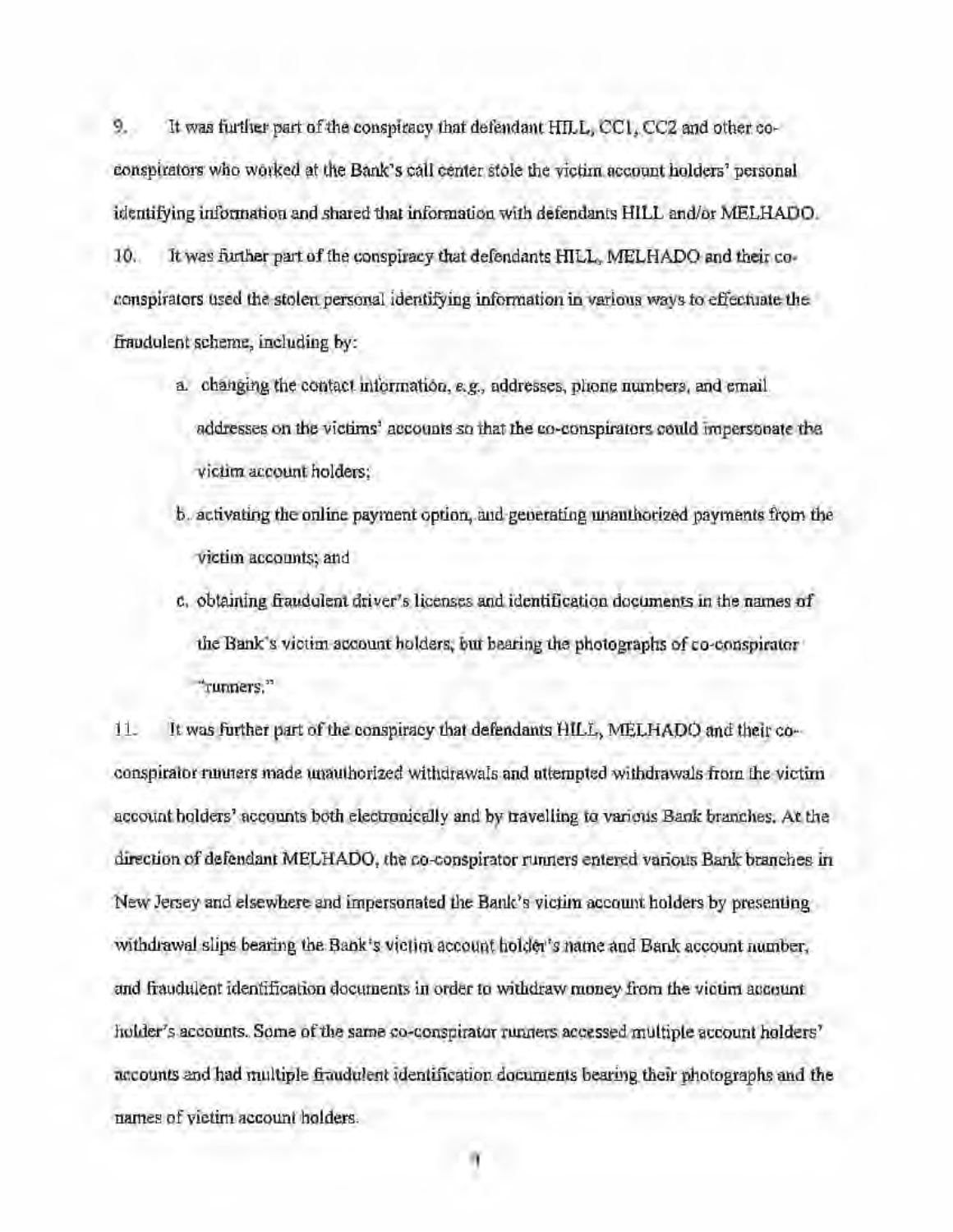### Specific Acts in Furtherance of the Conspiracy

12. In furtherance of the conspiracy and to affect its objects, defendants HILL and MELHADO and their co-conspirators committed the following acts, among others:

#### Victim l

13. On or about August 5 and 6, 2016, while working at the Bank's call center, defendant HILL repeatedly accessed Victim l's account (account ending 7422).

14. On or about August 10, 2016, an individual using a telephone nwnber ending 1756 and identifying himself as Victim I called the Bank, provided Victim 1 's social security nwnber, checked Victim **1** 's account balance (\$12,581.32), changed the address on Victim **1** 's account to an address in Connecticut, and asked how he could obtain a new debit card should he lose his.

15. On or about August 10, 2016, two cash withdrawals totaling \$7,410 were made from Victim **1** 's account using a fraudulent Connecticut driver's license in Victim l's name: (I) \$3,560 from a branch in Jersey City, New Jersey; nnd (2) \$3,850 from a branch in Hoboken, New Jersey.

## Victim 2

16. On or about August 20, 2016, while working at the Bank's call center, CCI made an inquiry into Victim 2's savings account (account ending 0704). CCI thereafter forwarded Victim 2's personal identifying information to defendant HILL.

17. On or about August 27, 2016 and August 29, 2016, four cash withdrawals totaling \$16,600 were made from Victim 2's account: (1) on August 27, 2016, \$4,300 from a branch in Patterson, New Jersey; (2) on August 27, 2016, \$4,200 from a branch in Newark, New Jersey; (3) on August 29, 2016, \$3,800 from a branch in Union, New Jersey; and (4) \$4,300 from a branch in Newark, New Jersey.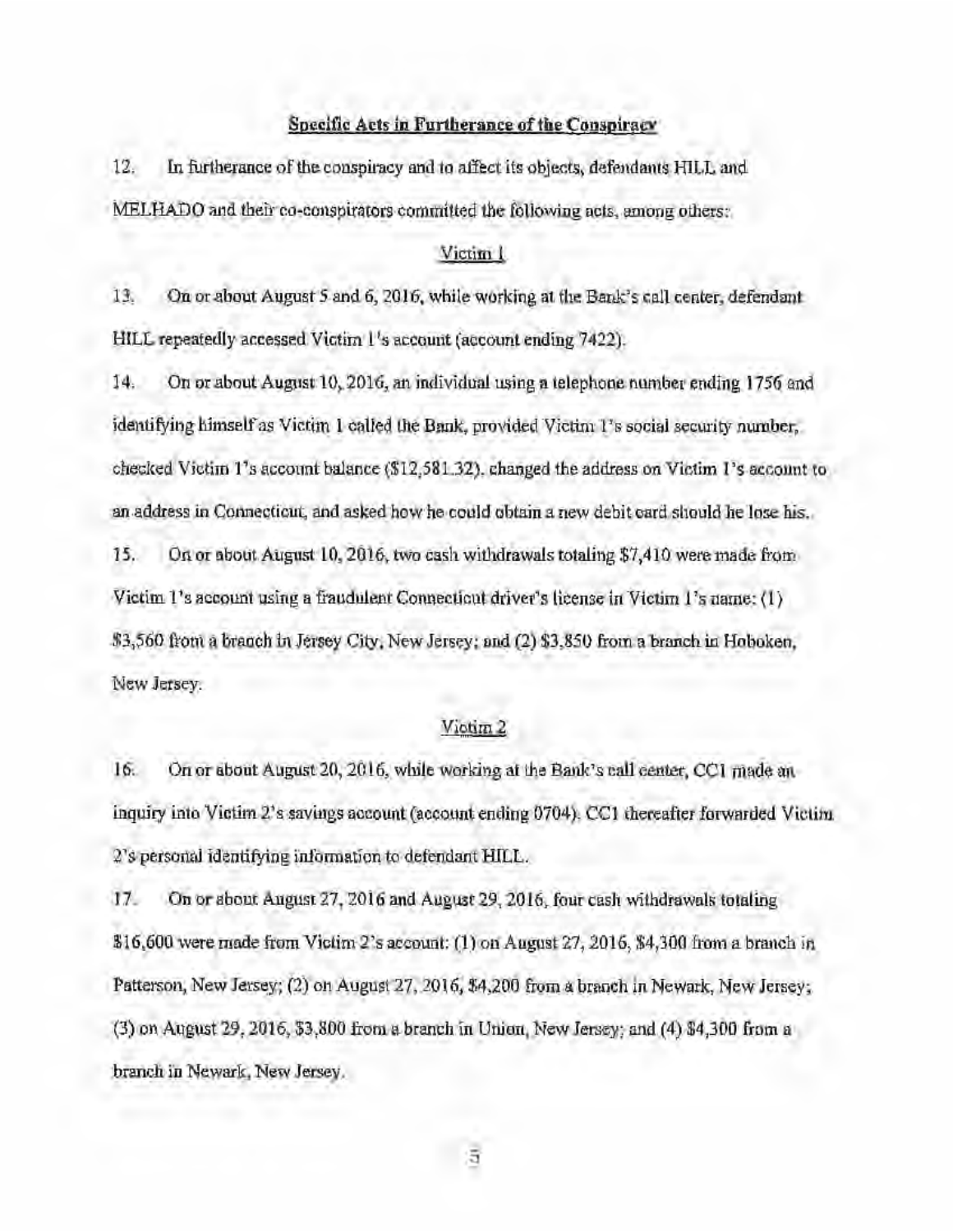### Victim3

18. On or about August 23, 2016, while working at the Bank's call center, defendant HILL took a call from Victim 3 in reference to Victim 3's checking account (account ending 7573). 19. On or about September 6, 2016, an individual using telephone nwnber ending 4775 and

identifying himself as Victim 3 called the Bank and changed the address on the account.

20. On or about September 8, 2016, three cash withdrawals totaling \$19,000 were made from Victim 3's account: (I) \$3,500 from a branch in Trenton, New Jersey; (2) \$7,000 from a branch in Ewing, New Jersey; and (3) \$8,500 from a branch in Hamilton, New Jersey,

### Victim 4

21. On or about September 6, 2016, while working at the Bank's call center, defendant HILL and CCI accessed Victim 4's account (account ending 4824). That same day, CCl took a screen shot of Victim 4's personal identifying information and sent it to CCl 's personal email account from CCI 's Bank email account.

22. On or about September 14, 2016, three cash withdrawals totaling \$13,750 were made from Victim 4's account: (I) \$3,750 from a branch in Patterson, New Jersey; (2) \$5,000 from a branch in Totowa, New Jersey; and (3) \$5,000 from a branch in Woodland Park, New Jersey.

#### Victim *5*

23. On or about May 7, 2017, while working at the Bank's call center,  $CC2$  accessed Victim S's accowlt (account ending 8955). On or about that same day, CC2 shared Victim 5's personal identifying infonnation with defendant MELHADO.

24. On or about May 31, 2016, four cash withdrawals totaling \$21,700 were made from Victim 5's account at four separate branch locations, all in Philadelphia, Pennsylvania: (I) \$4,200; (2) \$4,800; (3) \$6,500; and (4) \$6,200.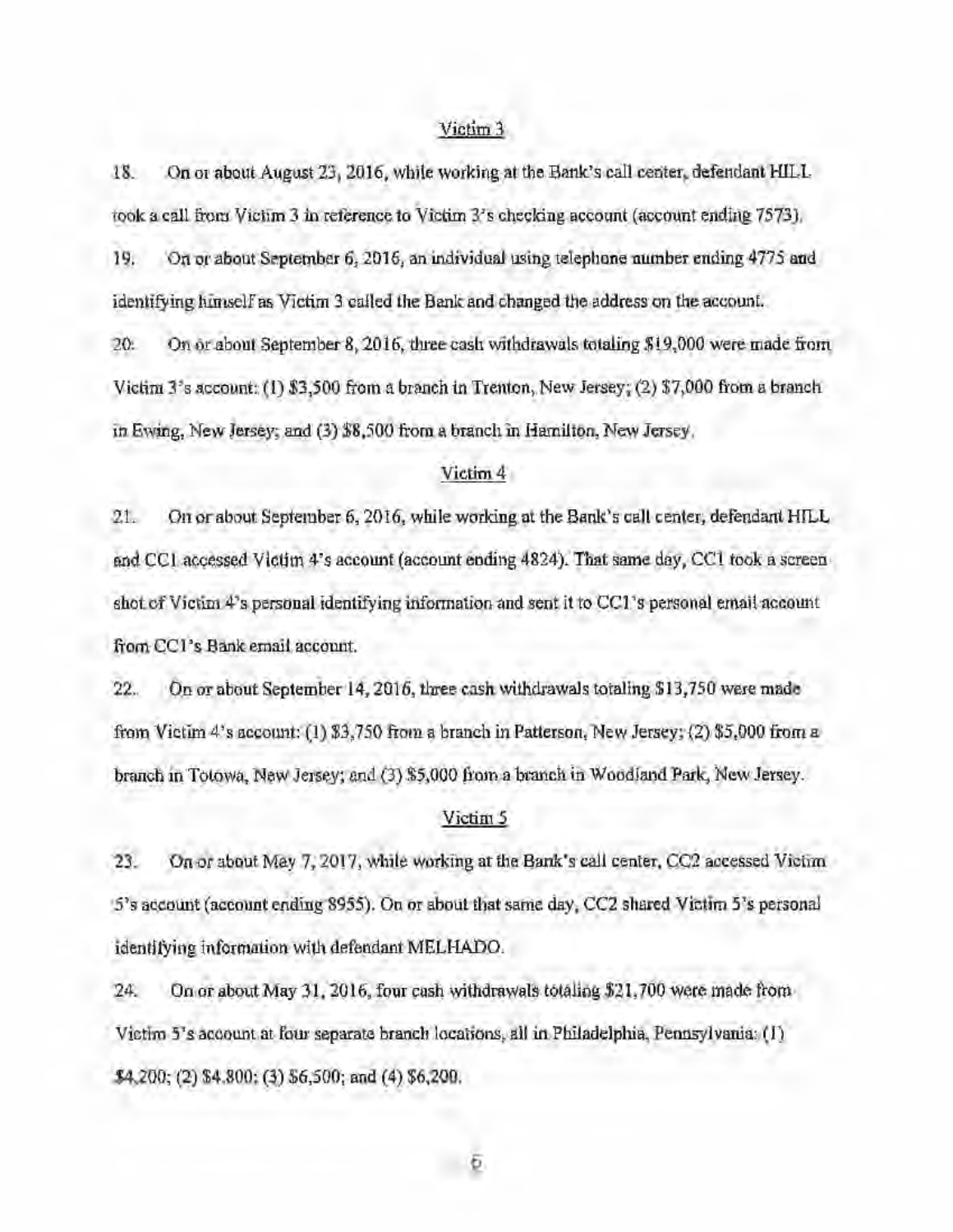# Victim 6

25. On or about June 26, 2017, while working at the Bank's call center, CC2 accessed Victim 6's account (account ending 4455). On or about that same day, CC2 shared Victim 6's personal identifying information with defendant MELHADO.

26. On or about June 28, 2017, **a** \$6,850 cash withdrawal was made **from** Victim 6's account **at** the branch in Livingston, New Jersey.

**All in** violation of Title 18, United States Code, Section 1349.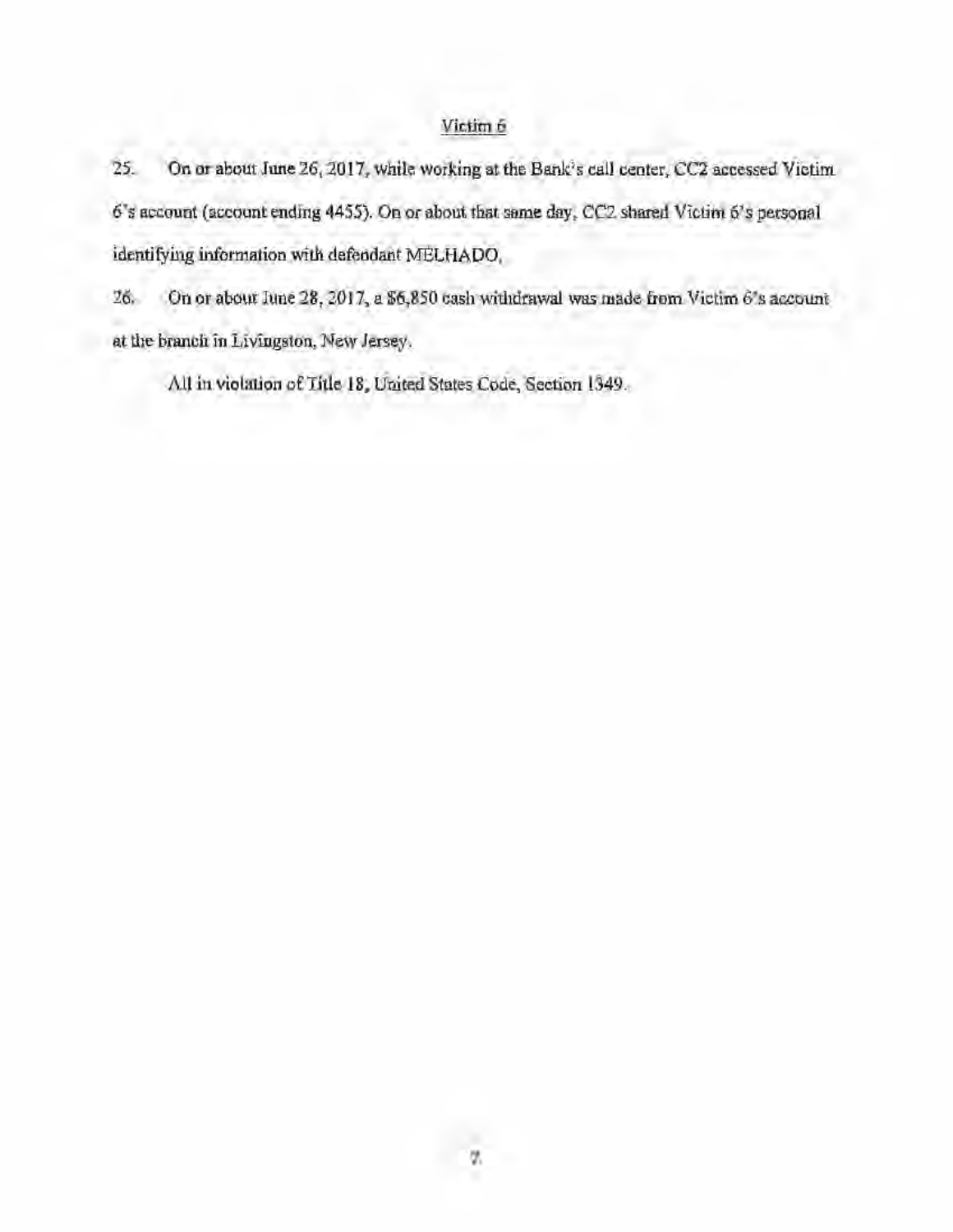## **COUNTS2-8 (Bank Fraud)**

**1.** Paragraphs I through 4 and 6 through 26 of Count l of the Indictment are incorporated as **if** set forth in full herein.

2. On or about the dates set forth below, in the District of New Jersey, and elsewhere,

defendants

# JAMERE HILL-BIRDSONG, a/k/a "Jamere Hill," a/k/a "Ghost," a/k/a "TheRea Fly FatBoi," and LAMAR MELHADO, a/k/a "Staxx,"

did knowingly and intentionally execute, and attempt to execute, a scheme and artifice to defraud a financial institution, namely the Bank, and to obtain moneys, funds, assets, and other property owned by, and under the custody and control of the Bank, by means of materially false and fraudulent pretenses, representations, and promises:

| <b>COUNT</b> | DATE(S)                           | <b>AMOUNT</b> | <b>DESCRIPTION</b>                                                                                                                             | <b>DEFENDANT</b>    |
|--------------|-----------------------------------|---------------|------------------------------------------------------------------------------------------------------------------------------------------------|---------------------|
| 2            | 8/5/2016<br>through<br>8/10/2016  | \$7,410       | Cash withdrawals of \$7,410 from<br>Victim 1's account (account ending 7422)                                                                   | HILL and<br>MELHADO |
| Ĵ            | 8/20/2016<br>through<br>8/29/2016 | \$16,600      | Cash withdrawals from Victim 2's account<br>(account ending 0704)                                                                              | HILL and<br>MELHADO |
| 4            | 8/26/2016<br>through<br>9/8/2016  | \$19,000      | Cash withdrawals Vietim 3's account<br>(account ending in 7573)                                                                                | HILL and<br>MELHADO |
| હેં          | 9/6/2016<br>through<br>9/14/2016  | \$13,750      | Cash withdrawals from Victim 4's account<br>(account ending 4824)                                                                              | HILL and<br>MELHADO |
| Ğ            | 5/7/2017<br>through<br>5/31/2017  | \$21,700      | Cash withdrawals from Victim 5's account.<br>(account ending 8955)                                                                             | <b>MELHADO</b>      |
| 7            | 6/26/2017<br>through<br>6/28/2017 | \$6,850       | Cash withdrawal from Victim 6's account<br>(account ending in 4455)                                                                            | MELHADO             |
| -8           | 8/2/2016<br>through<br>8/3/2016   | \$2,000       | On or about August 2, 2016, defendant<br>HILL accessed Victim 7's account<br>(account ending 7195) and added online<br>banking to the account. | HILL.               |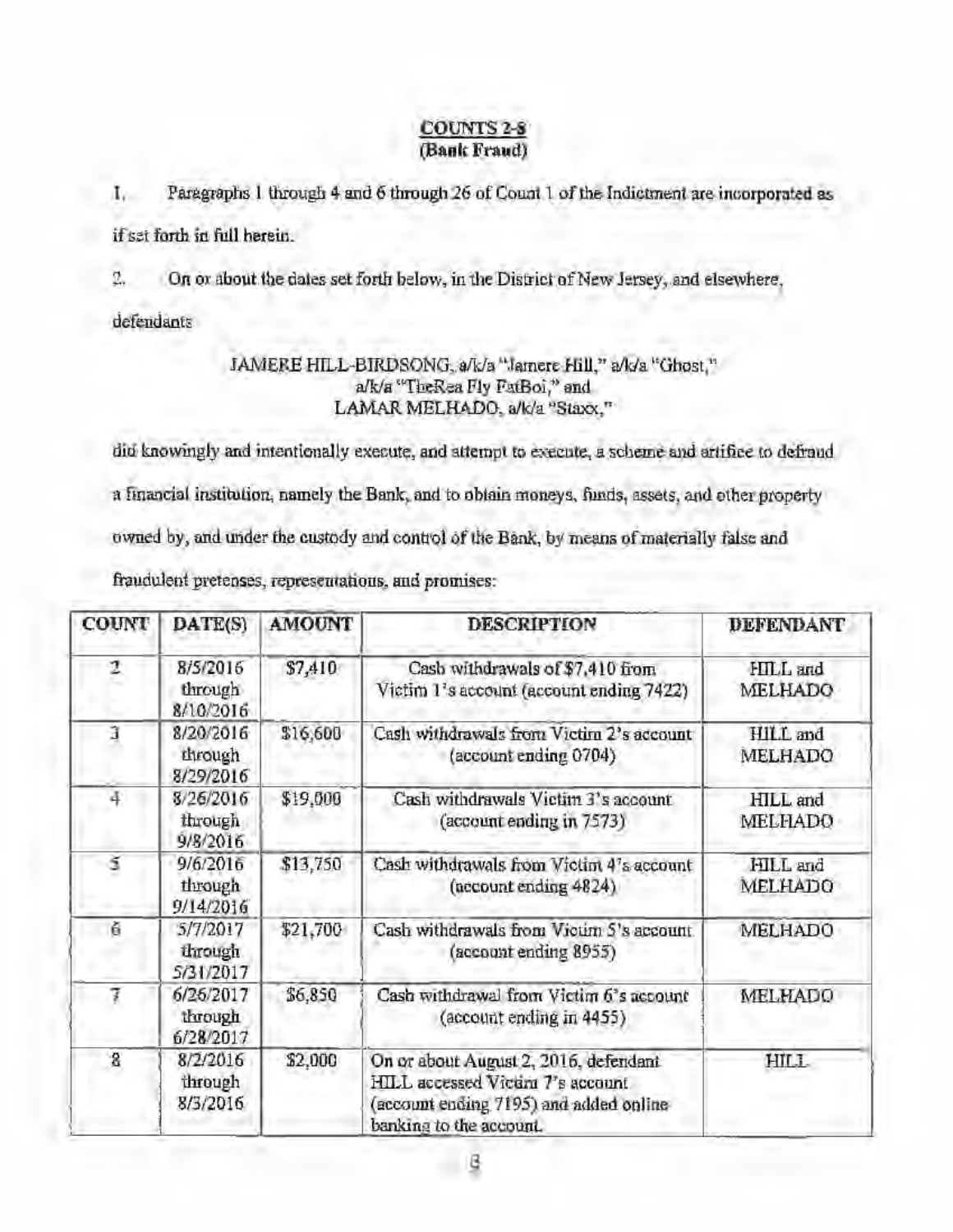| COUNT | DATE(S) AMOUNT | <b>DESCRIPTION</b>                                                                                                                                                                                                                                                                    | <b>DEFENDANT</b> |
|-------|----------------|---------------------------------------------------------------------------------------------------------------------------------------------------------------------------------------------------------------------------------------------------------------------------------------|------------------|
|       |                | On or about August 2, 2016, an online<br>transfer of \$2,000 from Victim 7's account<br>was initiated to a bank account held by an<br>individual known to be in a personal<br>relationship with defendant HILL, That<br>online transfer was completed on or about.<br>August 3, 2016. |                  |

In violation of Title 18, United States Code, Section 1344 and Title 18, United States Code,

Section 2.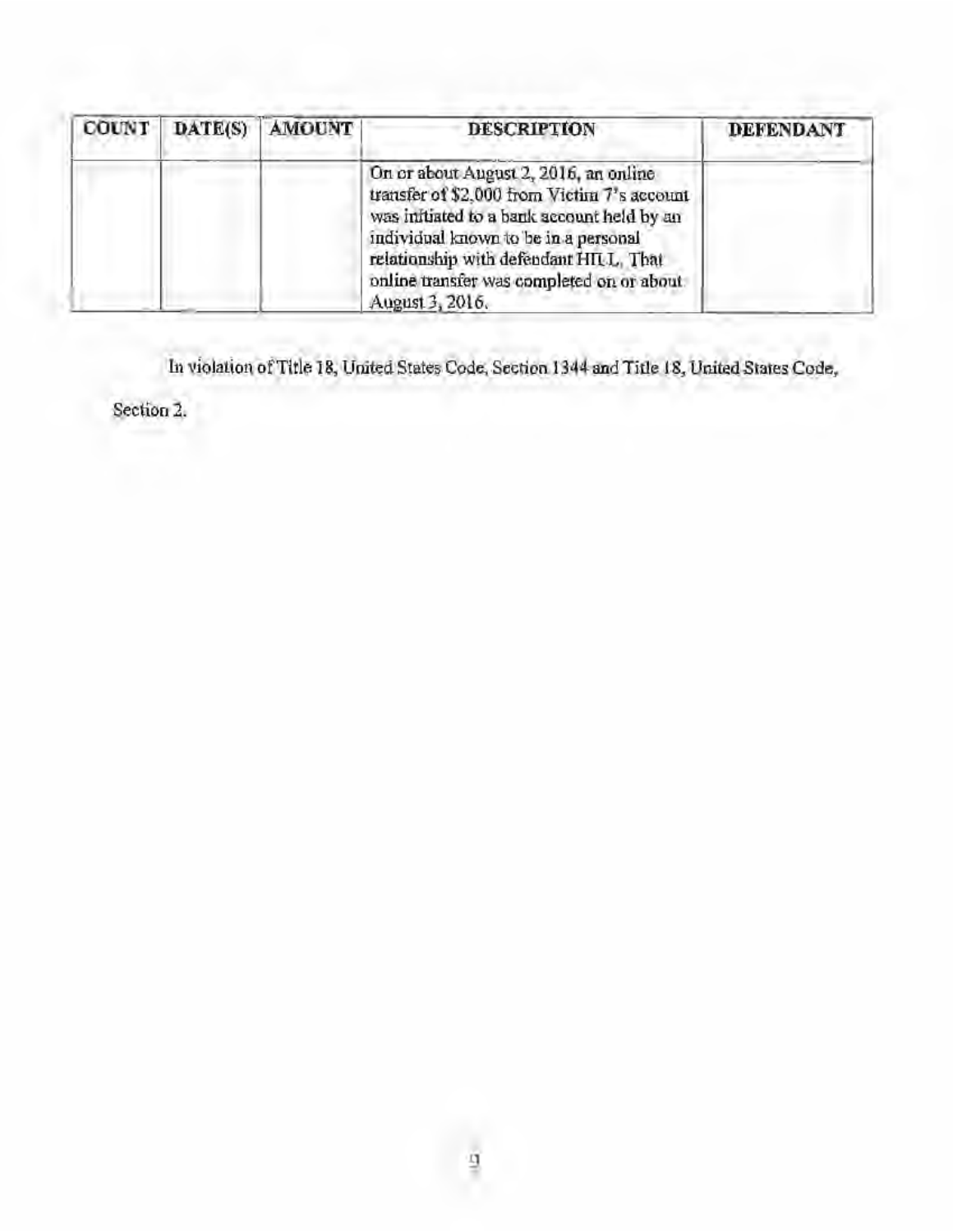## **COUNT9 (Aggravated Identity Theft)**

1. Paragraphs 1 through 4 and 6 through 26 of Count 1 of this Indictment are incorporated as if set forth in full herein.

2. On or about August *5,* 2016 through August 10, 2016, in the District of New Jersey, and elsewhere, defendants

# JAMERE HILL-BIRDSONG, a/k/a "Jamere Hill," a/k/a "Ghost," a/k/a "TheRea Fly FatBoi," and LAMAR MELHADO, a/k/a "Staxx,"

did knowingly transfer, possess, and use, without lawful authority, a means of identification of another person, namely, Victim l's name, social security number, Bank account number, and a fraudulent Connecticut driver's license bearing Victim l's name, during and in relation to a felony violation of a provision enumerated in Title 18, United States Code, Section 1028A(c), tliat is, conspiracy to commit bank fraud as set forth in Count I.

In violation of Title 18, United States Code, Section 1028A(a)(1).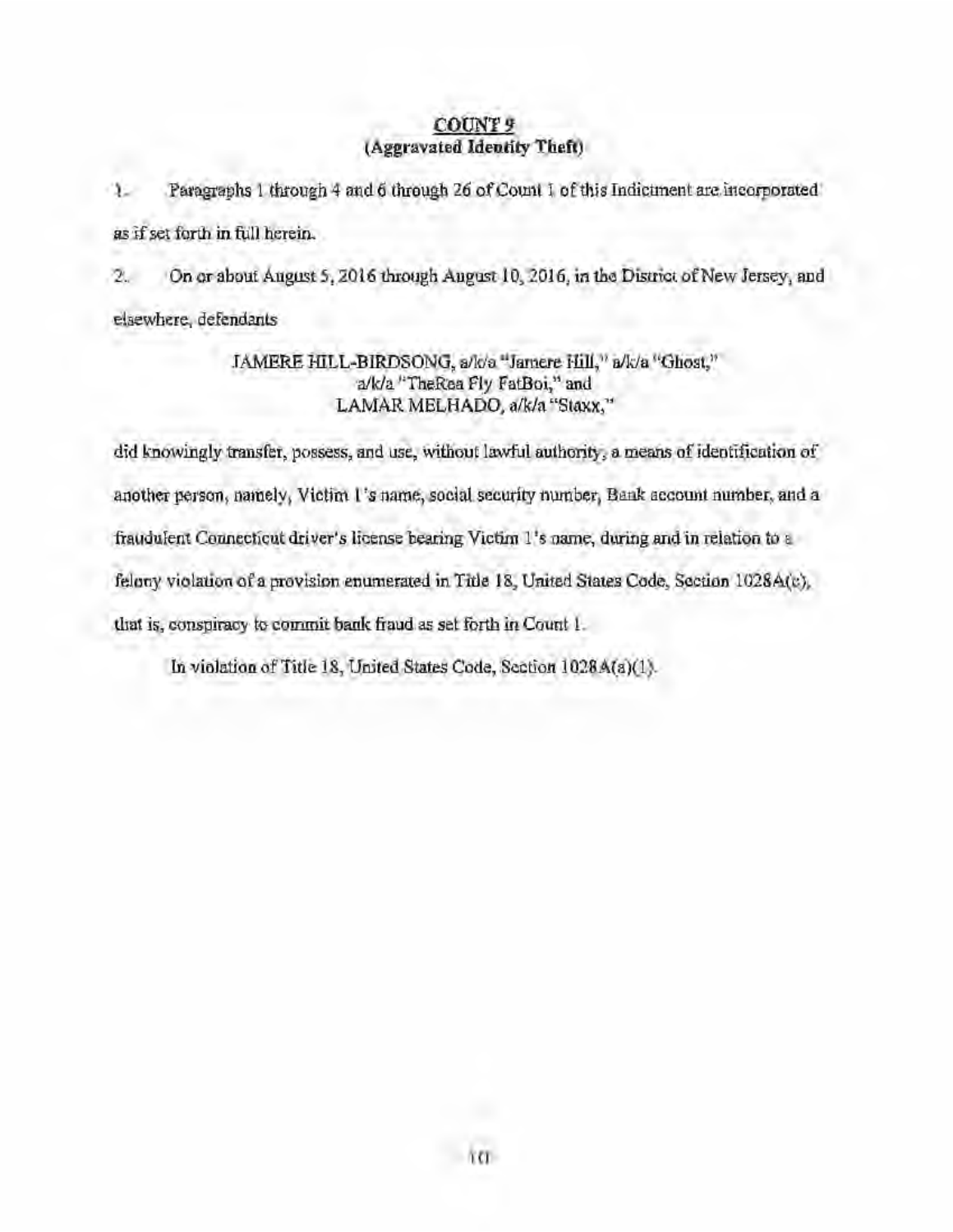## **COUNTlO (Aggravated Identity Theft)**

**1.** Paragraphs 1 through 4 and 6 through 26 of Count 1 of this Indictment are incorporated as **if** set forth in full herein.

2. On or about June 26, 2017 through June 28, 2017, in the District of New Jersey, and elsewhere, defendant

# LAMAR MELHADO, a/k/a "Staxx"

did knowingly transfer, possess, and use, without lawful authority, a means of identification of another person, namely, Victim 6's name, Bonk account number, and a fraudulent New York driver's license bearing Victim 6's name, date of birth and address and a photograph of an individual other than Victim 6, during and in relation to a felony violation of a provision enumerated in Title 18, United States Code, Section 1028A(c), that is, conspiracy to commit bank fraud as set forth in Count I.

In violation of Title 18, United States Code, Section 1028A(a)(l).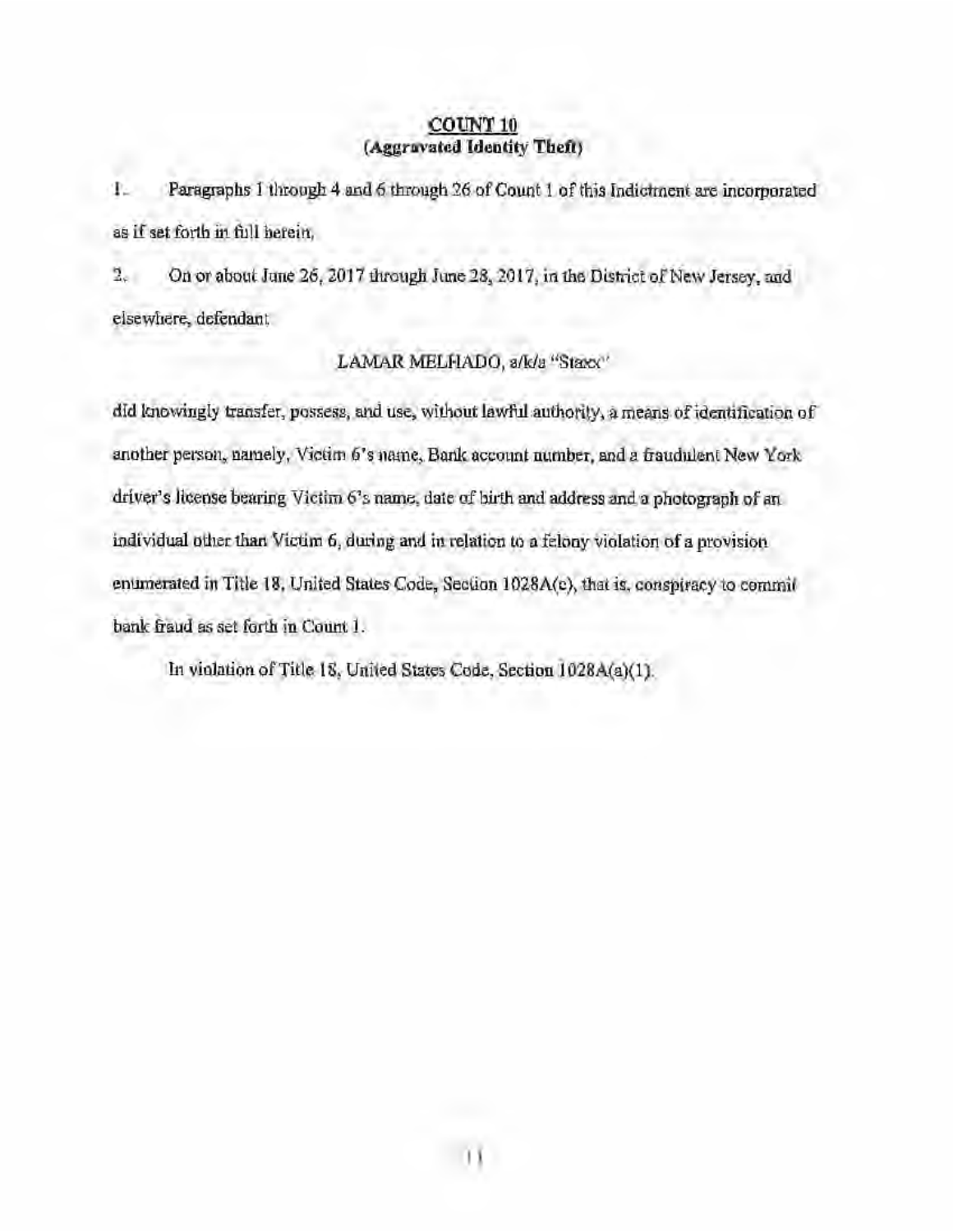# **FORFEITURE ALLEGATION AS TO COUNTS** 1 **THROUGH 8**

1. As a result of committing the bank fraud offenses charged in Counts I through 8 of this Indictment, the defendants

## JAMERE HILL-BIRDSONG, a/k/a "Jamere **Hill,"** a/k/a "Ghost," a/k/a "TheRea Fly FatBoi," and LAMAR MELHADO, eJk/a "Staxx,"

shall forfeit to the United States, pursuant 10 Title 18, United States Code, Section 982(a)(2), any property constituting or derived from proceeds obtained directly or indirectly as a result of the violations of Title 18, United States Code, Sections 1344 and 1349 alleged in Counts I through 8 of this Indictment.

2. If any of the property described above, as a result of any act or omission of the defendants:

- a. cannot be located upon the exercise of due diligence;
- $b.$  has been transferred or sold to, or deposited with, a third party;
- c. has been placed beyond the jurisdiction of the court;
- d, has been substantially diminished in value; or
- e. has been commingled with other property which cannot be divided without difficulty,

it is the intent of the United States, pursuant to Title 21, United States Code, Section 853(p), as incorporated by Title 18, United States Code, Section 982(b)(l) and Title 28, United States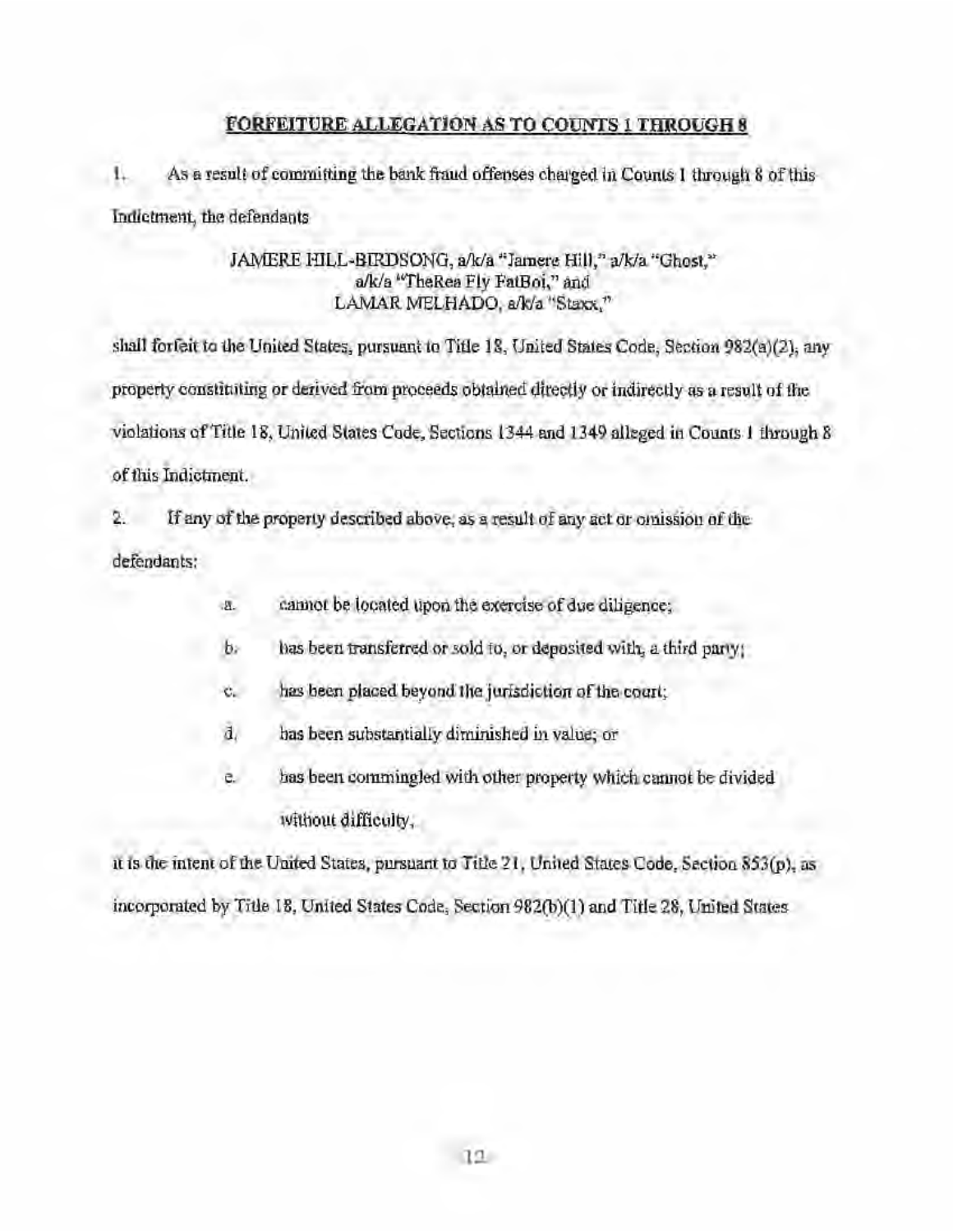Code, Section 2461(c), to seek forfeiture of any other property of such defendant up to the value of the forfei table property described above.

A TRUE BILL

**PUNIALIMOUS** 

ū

Rochael a. Hogy

RACHAEL A. HONIG Acting United States Attorney